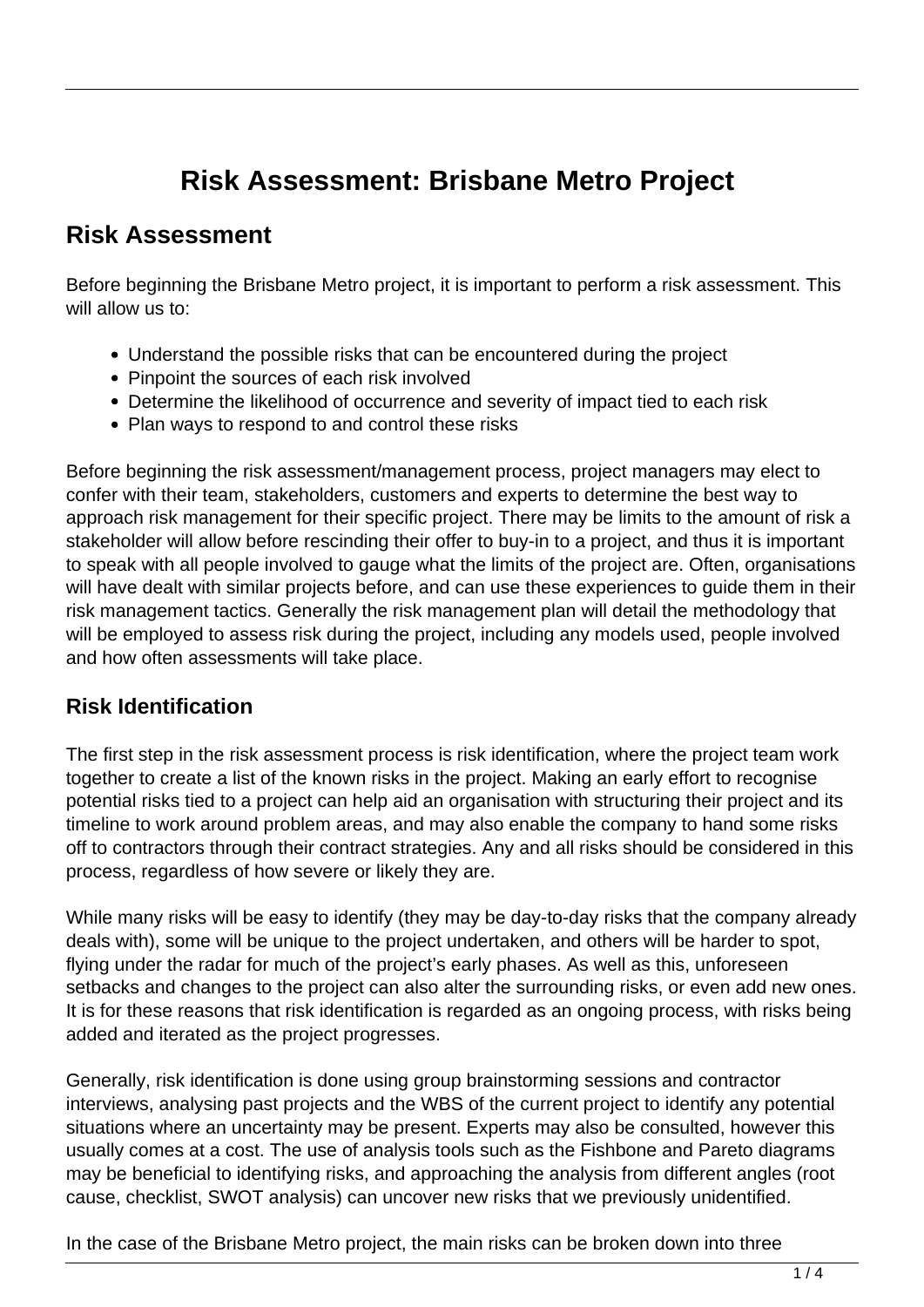categories: financial, contractual and operational. Some examples of the risks identified include risks of:

- Harsh weather extending the deadline of the project or damaging works
- A workplace accident
- A change in government policy effecting the project
- An exchange fluctuation adding cost to the project
- Delay in material procurement effecting the project deadline
- Redesigns being required to continue the project
- Fund exhaustion halting the project completely
- Noise pollution damaging the hearing of people on-site

## **Risk Quantification**

The next step undertaken after identifying project risks is risk quantification. This process involves assessing the found risks to determine the probability of their occurrence as well as the severity of the impact in relation to the project's progression. This is important, as it will give the organisation an outline of what risks are the most important to focus on. In risk quantification, all risks are assessed taking into account the maximum possible impact and probability, assuming no corrective action has been taken prior.

Although some risks may introduce a serious threat to the project or even the organisation itself, their likelihood to occur may still be low, making them less of a threat than they are immediately believed to be. Similarly, low severity risks may have a high probability of occurring, requiring more attention to be paid to them. Table 1 below outlines the general approach to weighting risks.

Using the ranking system shown, some of the risks present in the Brisbane Metro project were assessed, detailed below in Table 2. For the sake of this assessment, the extent of the risk quantification was limited to just three risks (one of each type mentioned above).

The possibility of slight redesigns to the Brisbane Metro system is a very real possibility, and while it will not result in the project's failure, it may halt progress completely and cause delays. This causes it to fall into the medium probability and medium severity categories, giving it an over risk rating of 12 (medium). Similarly, work accidents have a medium severity, with the potential to slow project progress and possibly incur a legal monetary cost, however this has been deemed to have a low probability of occurrence, giving it a low-medium (6) overall risk rating. Finally, a fluctuation of the global currency exchange is expected during the project's lifetime with an almost 100% certainty, and with the potential to completely ruin the budget with hiked trading prices, the risk rating for this is considered to be high (20) without intervention.

#### **Risk Response Planning**

After identifying risks and ranking their need for attention, a risk response plan must be developed. The organisation will need to formulate plans to tackle all risks identified in the most effective way possible. Major risks should be mitigated if at all possible, while lower probability risks may be able to be ignored. The way that an organisation approaches their risk response can vary depending on the type of project and what resources are available to tackle the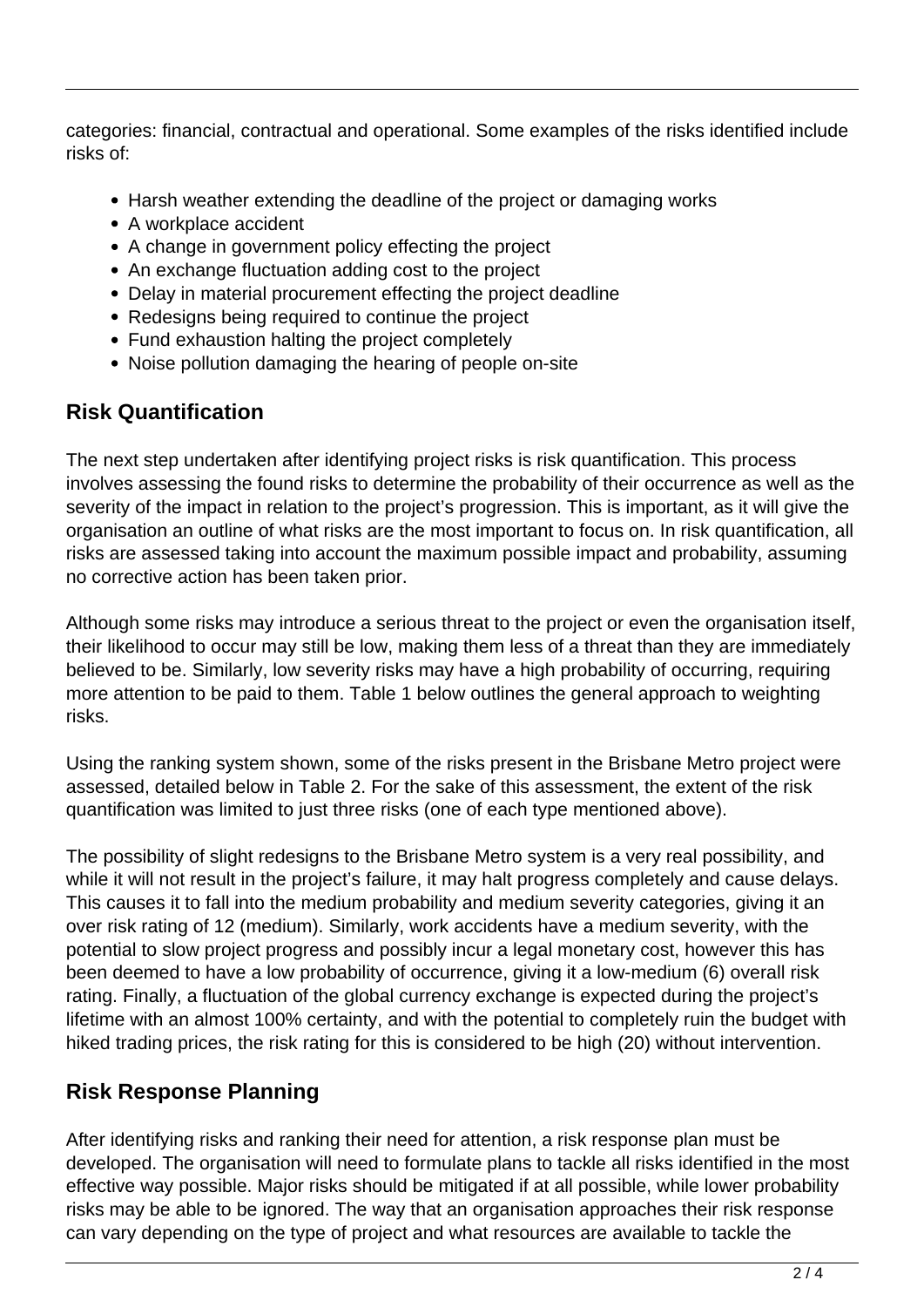problem.

Risks can be addressed in four ways: transferring the risk to another party via contracts, controlling the risk by altering processes to dampen/remove their effects, avoiding activities tied to the risk altogether or accepting the risk's possibility to occur and continuing on with the job.

### **Exchange Fluctuation**

Monetary viability is often the final decider as to whether a project is cleared to proceed or not, and exchange fluctuation can be a source of unaccounted for cost. The stability of the currency exchange relies on the economic stability of the nation in which the project is being undertaken in relation to any nations from which the project may require purchases from. If the exchange rate of the Australian Dollar becomes unfavourable, this may negatively effect the project's cash flow.

The possibility of an exchange fluctuation is inherently uncontrollable by nature, with no real tangible way to alter the dealings that change the exchange rate of the AUD. As a result of this, the only way that the organisation can combat exchange fluctuation is to repay any loans taken and purchase any materials required at the earliest time they can. This will dodge any influence of the fluctuation and minimise the potential deficit associated with a decline in the value of the Australian dollar.

## **Work Accidents**

With any civil construction project comes the need for manual labour to finish the job, which brings the risk of accidents in the workplace. Working on any jobsite can be dangerous, especially those that require heavy machinery or working in dangerous places, and the Brisbane Metro project is no exception to this.

Like the risk of an exchange fluctuation, the risk of a work accident is not something than can be completely removed from the project with the current technology, however it is possible to take measures to reduce the likelihood of this risk and transfer some responsibilities. Providing safety gear to all contracted workers will minimise workplace injury chances and placing insurance clauses into contracts will allow the transfer of some risk to contractors. Ensuring all workers are properly trained in any specialist activities may also aid towards reducing this risk's impact.

## **Need to Redesign**

Sometimes problems can be found during the construction phase of a project which require a redesign of part of a project. This can be due to changes in government legislature and/or engineering standards, improper measurements or simply overlooked complications on a job site. When redesign is required, this incurs a cost for the project organisation, which can be accrued from delegating extra time to engineers to make new drawings, paying for council approval permits and tearing down any progress made on the project tied to the redesign if it was already underway before spotting the error.

For the Brisbane Metro project to deal with this risk, it is important to control the initial design